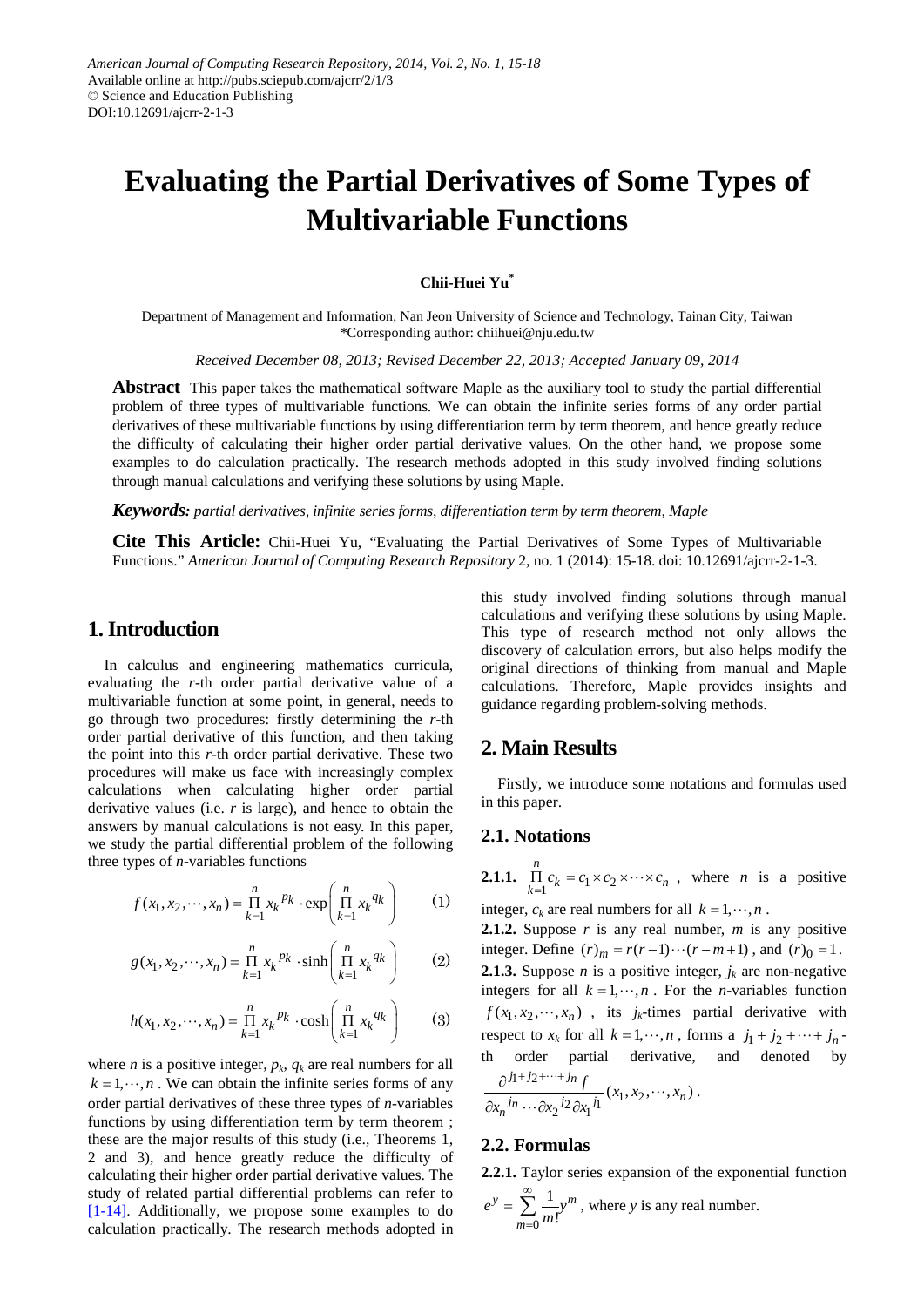**2.2.2.** Taylor series expansion of the hyperbolic sine function sinh  $y = \sum_{n=0}^{\infty} \frac{1}{(2n+1)^n} y^{2m+1}$  $\boldsymbol{0}$  $sinh y = \sum_{m=0}^{\infty} \frac{1}{(2m+1)!}$ *m*  $y = \sum_{m=0}^{1} \frac{1}{(2m+1)!}y^m$  $\sum_{m=1}^{\infty}$  1  $\sum_{m=1}^{\infty}$  $=\sum_{m=0}^{\infty} \frac{1}{(2m+1)!} y^{2m+1}$ , where *y* is any real

number.

**2.2.3.** Taylor series expansion of the hyperbolic cosine function  $\cosh y = \sum \frac{1}{(2-x)^2} y^2$  $\boldsymbol{0}$  $\cosh y = \sum_{m=0}^{\infty} \frac{1}{(2m)!}$ *m*  $y = \sum_{m=0}^{1} \frac{1}{(2m)!} y^m$ ∞ =  $=\sum \frac{1}{(2m)!} y^{2m}$ , where y is any real

number.

Next, we introduce an important theorem used in this study.

# **2.3. Differentiation Term by Term Theorem [\(\[15\]\)](#page-3-1)**

For all non-negative integers  $k$ , if the functions  $g_k$ : $(a,b) \rightarrow R$  satisfy the following three conditions: (i) there exists a point  $x_0 \in (a,b)$  such that  $\sum g_k(x_0)$  $\boldsymbol{0}$  $_{k}(x_{0})$ *k g x* ∞ =  $\sum g_k(x_0)$  is convergent, (ii) all functions  $g_k(x)$  are differentiable on open interval (*a*, *b*), (iii)  $\boldsymbol{0}$  $\kappa(x)$ *k*  $\frac{d}{dx} g_k(x)$ ∞ =  $\sum \frac{a}{dx} g_k(x)$  is uniformly convergent on (*a*, *b*). Then  $\kappa(x)$ *g x* ∞  $\sum g_k(x)$  is uniformly

 $\boldsymbol{0}$ *k* =

convergent and differentiable on (*a*, *b*). Moreover, its

derivative 
$$
\frac{d}{dx} \sum_{k=0}^{\infty} g_k(x) = \sum_{k=0}^{\infty} \frac{d}{dx} g_k(x)
$$
.

The following is the first result in this study, we determine the infinite series forms of any order partial derivatives of the multivariable function (1).

## **2.4. Theorem 1**

Suppose *n* is a positive integer,  $p_k$ ,  $q_k$  are real numbers, and  $j_k$  are non-negative integers for all  $k = 1, \dots, n$ . If the *n*-variables function

$$
f(x_1, x_2, \cdots, x_n) = \prod_{k=1}^n x_k^{p_k} \cdot \exp\left(\prod_{k=1}^n x_k^{q_k}\right)
$$

satisfies  $x_k^{p_k}$ ,  $x_k^{q_k}$  exist, and  $x_k \neq 0$  for all  $k = 1, \dots, n$ . Then the  $j_1 + j_2 + \cdots + j_n$  -th order partial derivative of  $f(x_1, x_2, \dots, x_n)$ ,

$$
\frac{\partial^{j_1+j_2+\cdots+j_n} f}{\partial x_n^{j_n} \cdots \partial x_2^{j_2} \partial x_1^{j_1}} (x_1, x_2, \cdots, x_n)
$$
\n
$$
= \sum_{m=0}^{\infty} \frac{1}{m!} \prod_{k=1}^n (mq_k + p_k)_{j_k} \cdot \prod_{k=1}^n x_k^{mq_k + p_k - j_k}
$$
\n(4)

**Proof** Because

$$
f(x_1, x_2, \cdots, x_n)
$$
  
=  $\prod_{k=1}^n x_k^{p_k} \cdot \exp\left(\prod_{k=1}^n x_k^{q_k}\right)$   
=  $\prod_{k=1}^n x_k^{p_k} \cdot \sum_{m=0}^\infty \frac{1}{m!} \left(\prod_{k=1}^n x_k^{q_k}\right)^m$ 

(By Formula 2.2.1.)

$$
= \sum_{m=0}^{\infty} \frac{1}{m!} \prod_{k=1}^{n} x_k^{mq_k + p_k}
$$
 (5)

By differentiation term by term theorem, differentiating *j<sub>k</sub>*times with respect to  $x_k$  ( $k = 1, \dots, n$ ) on both sides of (5), we obtain the  $j_1 + j_2 + \cdots + j_n$ -th order partial derivative of  $f(x_1, x_2, \dots, x_n)$ ,

$$
\frac{\partial^{j_1+j_2+\cdots+j_n} f}{\partial x_n^{j_n}\cdots \partial x_2^{j_2} \partial x_1^{j_1}}(x_1, x_2, \cdots, x_n)
$$

$$
= \sum_{m=0}^{\infty} \frac{1}{m!} \prod_{k=1}^n (mq_k + p_k)_{j_k} \cdot \prod_{k=1}^n x_k^{mq_k + p_k - j_k}
$$

Next, we determine the infinite series forms of any order partial derivatives of the multivariable function (2).

#### **2.5. Theorem 2**

If the assumptions are the same as Theorem 1. Suppose the *n*-variables function

$$
g(x_1, x_2, \cdots, x_n) = \prod_{k=1}^n x_k^{p_k} \cdot \sinh\left(\prod_{k=1}^n x_k^{q_k}\right)
$$

satisfies  $x_k^{pk}$ ,  $x_k^{q_k}$  exist, and  $x_k \neq 0$  for all  $k = 1, \dots, n$ . Then the  $j_1 + j_2 + \cdots + j_n$  -th order partial derivative of  $g(x_1, x_2, \dots, x_n)$ ,

$$
\frac{\partial^{j_1+j_2+\cdots+j_n} g}{\partial x_n^{j_n} \cdots \partial x_2^{j_2} \partial x_1^{j_1}} (x_1, x_2, \cdots, x_n)
$$
\n
$$
= \sum_{m=0}^{\infty} \frac{1}{(2m+1)!} \prod_{k=1}^n ((2m+1)_{q_k + p_k})_{j_k} \cdot \prod_{k=1}^n x_k^{(2m+1)q_k + p_k - j_k}
$$
\n(6)

**Proof** Because

$$
g(x_1, x_2, \cdots, x_n)
$$
  
=  $\prod_{k=1}^n x_k^{pk} \cdot \sinh\left(\prod_{k=1}^n x_k^{q_k}\right)$   
=  $\prod_{k=1}^n x_k^{pk} \cdot \sum_{m=0}^\infty \frac{1}{(2m+1)!} \left(\prod_{k=1}^n x_k^{q_k}\right)^{2m+1}$ 

(By Formula 2.2.2.)

$$
= \sum_{m=0}^{\infty} \frac{1}{(2m+1)!} \prod_{k=1}^{n} x_k^{(2m+1)q_k + p_k}
$$
 (7)

Using differentiation term by term theorem, differentiating  $j_k$ -times with respect to  $x_k$  ( $k = 1, \dots, n$ ) on both sides of (7), we obtain

$$
\frac{\partial^{j_1+j_2+\cdots+j_n} g}{\partial x_n^{j_n} \cdots \partial x_2^{j_2} \partial x_1^{j_1}} (x_1, x_2, \cdots, x_n)
$$
\n
$$
= \sum_{m=0}^{\infty} \frac{1}{(2m+1)!} \prod_{k=1}^n ((2m+1)_{q_k + p_k})_{j_k} \cdot \prod_{k=1}^n x_k^{(2m+1)q_k + p_k - j_k}
$$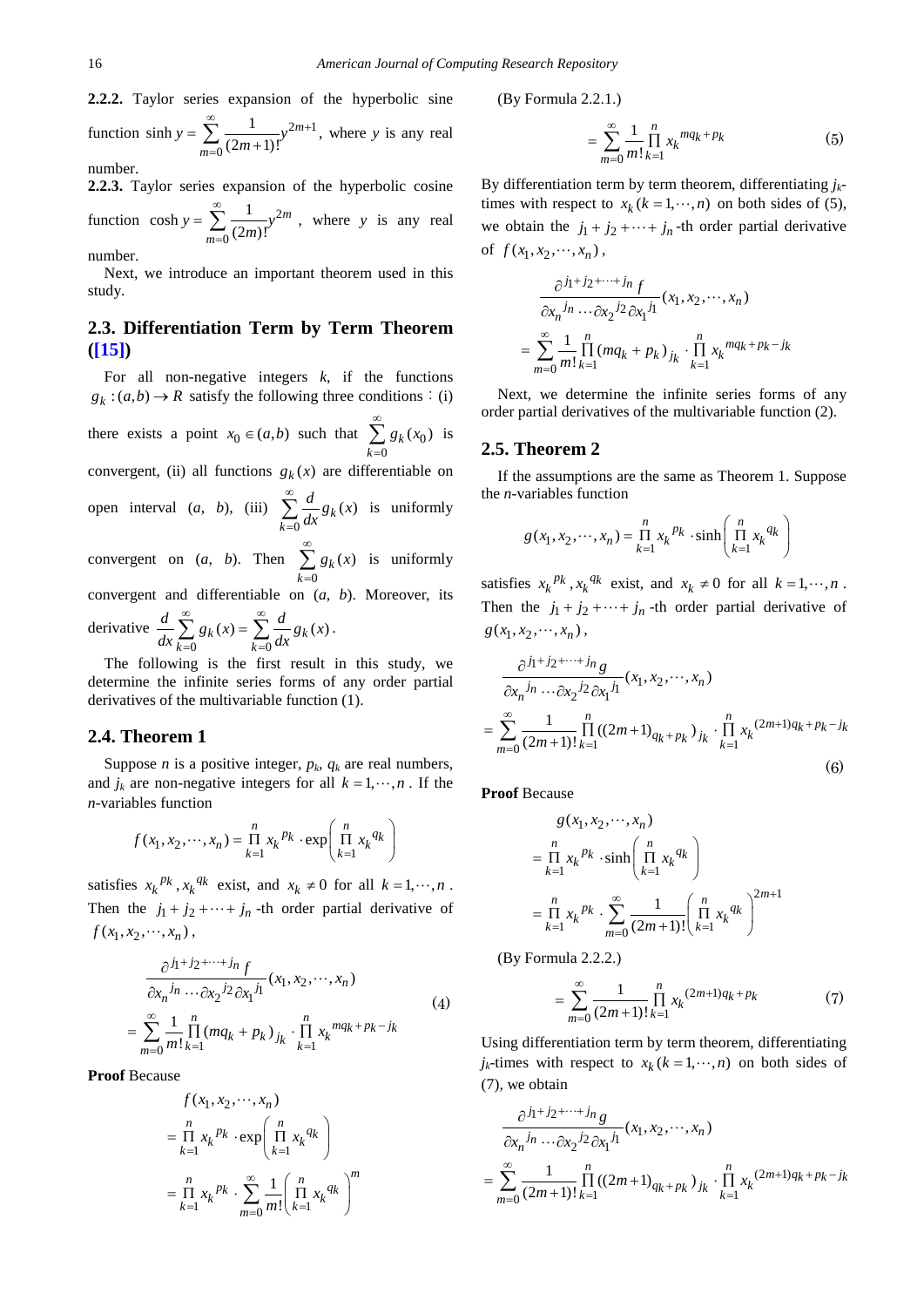Finally, we obtain the infinite series forms of any order partial derivatives of the multivariable function (3).

## **2.6. Theorem 3**

If the assumptions are the same as Theorem 1. Suppose the *n*-variables function

$$
h(x_1, x_2, \cdots, x_n) = \prod_{k=1}^n x_k^{p_k} \cdot \cosh\left(\prod_{k=1}^n x_k^{q_k}\right)
$$

satisfies  $x_k^{pk}$ ,  $x_k^{qk}$  exist, and  $x_k \neq 0$  for all  $k = 1, \dots, n$ . Then the  $j_1 + j_2 + \cdots + j_n$  -th order partial derivative of  $h(x_1, x_2, \dots, x_n)$ ,

$$
\frac{\partial^{j_1+j_2+\cdots+j_n} h}{\partial x_n^{j_n}\cdots \partial x_2^{j_2} \partial x_1^{j_1}}(x_1, x_2, \cdots, x_n)
$$
\n
$$
= \sum_{m=0}^{\infty} \frac{1}{(2m)!} \prod_{k=1}^n (2m_{q_k+p_k})_{j_k} \cdot \prod_{k=1}^n x_k^{2mq_k+p_k-j_k}
$$
\n(8)

**Proof** Because

$$
h(x_1, x_2, \cdots, x_n)
$$
  
=  $\prod_{k=1}^n x_k^{p_k} \cdot \cosh\left(\prod_{k=1}^n x_k^{q_k}\right)$   
=  $\prod_{k=1}^n x_k^{p_k} \cdot \sum_{m=0}^\infty \frac{1}{(2m)!} \left(\prod_{k=1}^n x_k^{q_k}\right)^{2m}$ 

(By Formula 2.2.3.)

$$
= \sum_{m=0}^{\infty} \frac{1}{(2m)!} \prod_{k=1}^{n} x_k^{2mq_k + p_k}
$$
 (9)

Also, by differentiation term by term theorem, differentiating  $j_k$ -times with respect to  $x_k$  ( $k = 1, \dots, n$ ) on both sides of (9), then

$$
\frac{\partial^{j_1+j_2+\cdots+j_n} h}{\partial x_n^{j_n}\cdots \partial x_2^{j_2} \partial x_1^{j_1}}(x_1, x_2, \cdots, x_n)
$$
  
= 
$$
\sum_{m=0}^{\infty} \frac{1}{(2m)!} \prod_{k=1}^n (2m_{q_k+p_k})_{j_k} \cdot \prod_{k=1}^n x_k^{2mq_k+p_k-j_k}
$$

# **3. Examples**

In the following, for the partial differential problem of the three types of multivariable functions in this study, we provide three examples and use Theorems 1-3 to determine the infinite series forms of any order partial derivatives of these functions and evaluate some of their higher order partial derivative values. On the other hand, we employ Maple to calculate the approximations of these higher order partial derivative values and their solutions for verifying our answers.

## **3.1. Example 1**

Suppose the domain of the two-variables function

$$
f(x_1, x_2) = x_1^{7/2} x_2^{-9/4} \exp(x_1^{-5/3} x_2^{-6/11})
$$
 (10)

is  $\{(x_1, x_2) \in R^2 | x_1 > 0, x_2 > 0\}$ . By Theorem 1, we obtain any  $j_1 + j_2$ -th order partial derivative of  $f(x_1, x_2)$ ,

$$
\frac{\partial^{j_1+j_2} f}{\partial x_2^{j_2} \partial x_1^{j_1}}(x_1, x_2)
$$
\n
$$
= \sum_{m=0}^{\infty} \frac{1}{m!} \left( \frac{-5m}{3} + \frac{7}{2} \right)_{j_1} \left( \frac{6m}{11} - \frac{9}{4} \right)_{j_2} \times \qquad (11)
$$
\n
$$
\frac{-5m}{x_1} + \frac{7}{2} - j_1 \frac{6m}{x_2} + j_2
$$

for all  $x_1 > 0, x_2 > 0$ . Thus, we can evaluate the 13-th order partial derivative value of  $f(x_1, x_2)$  at  $(4, 6)$ ,

$$
\frac{\partial^{13} f}{\partial x_2^8 \partial x_1^5} (4,6)
$$
\n
$$
= \sum_{m=0}^{\infty} \frac{1}{m!} \left( \frac{-5m}{3} + \frac{7}{2} \right)_{5} \left( \frac{6m}{11} - \frac{9}{4} \right)_{8} \times
$$
\n
$$
= \frac{-5m}{4} \frac{3}{3} \cdot \frac{6m}{2} \cdot \frac{41}{6} \cdot \frac{11}{4}
$$
\n(12)

We use Maple to verify the correctness of  $(12)$  as follows:  $>\f:=(x1,x2)\rightarrow x1^{\wedge}(7/2)*x2^{\wedge}(-9/4)*exp(x1^{\wedge}(-5/3)*x2^{\wedge}(6/11))$ );

>evalf(D[1\$5,2\$8](f)(4,6),14);

## −0.0024999213914188

 $>$ evalf(sum(1/m!\*product(-5\*m/3+7/2-j,j=0..4)\*product(6  $*m/11-9/4-p,p=0..7)*4^(-5*m/3-3/2)*6^(6*m/11-41/4),m$  $=0$ ..infinity), 14);

#### −0.0024999213914188

## **3.2. Example 2**

Let the domain of the three-variables function

$$
g(x_1, x_2, x_3) = x_1^{6/5} x_2^{-9/4} x_3^{-11/3} \sinh(x_1^{8/7} x_2^{-12/5} x_3^{20/3})
$$
\n(13)

be 
$$
\{(x_1, x_2, x_3) \in R^3 | x_1 \neq 0, x_2 > 0, x_3 \neq 0\}
$$
. Using

Theorem 2, we can determine any  $j_1 + j_2 + j_3$ -th order partial derivative of  $g(x_1, x_2, x_3)$ ,

$$
\frac{\partial^{j_1+j_2+j_3} g}{\partial x_3^{j_3} \partial x_2^{j_2} \partial x_1^{j_1}} (x_1, x_2, x_3)
$$
\n
$$
= \sum_{m=0}^{\infty} \frac{1}{(2m+1)!} \left( \frac{16m}{7} + \frac{82}{35} \right)_{j_1} \left( \frac{-24m}{5} - \frac{93}{20} \right)_{j_2} \left( \frac{40m}{3} + 3 \right)_{j_3} \times \frac{16m}{x_1^{5} \cdot 7} + \frac{822}{35} - j_1 \sum_{x_2} \frac{-24m}{5} - \frac{93}{20} - j_2 \sum_{x_3} \frac{40m}{3} + 3 - j_3 \tag{14}
$$

for all  $x_1 \neq 0, x_2 > 0, x_3 \neq 0$ . Therefore, the 16-th order partial derivative value of  $g(x_1, x_2, x_3)$  at  $\left(\frac{1}{3}, \frac{2}{5}, \frac{5}{8}\right)$ ,